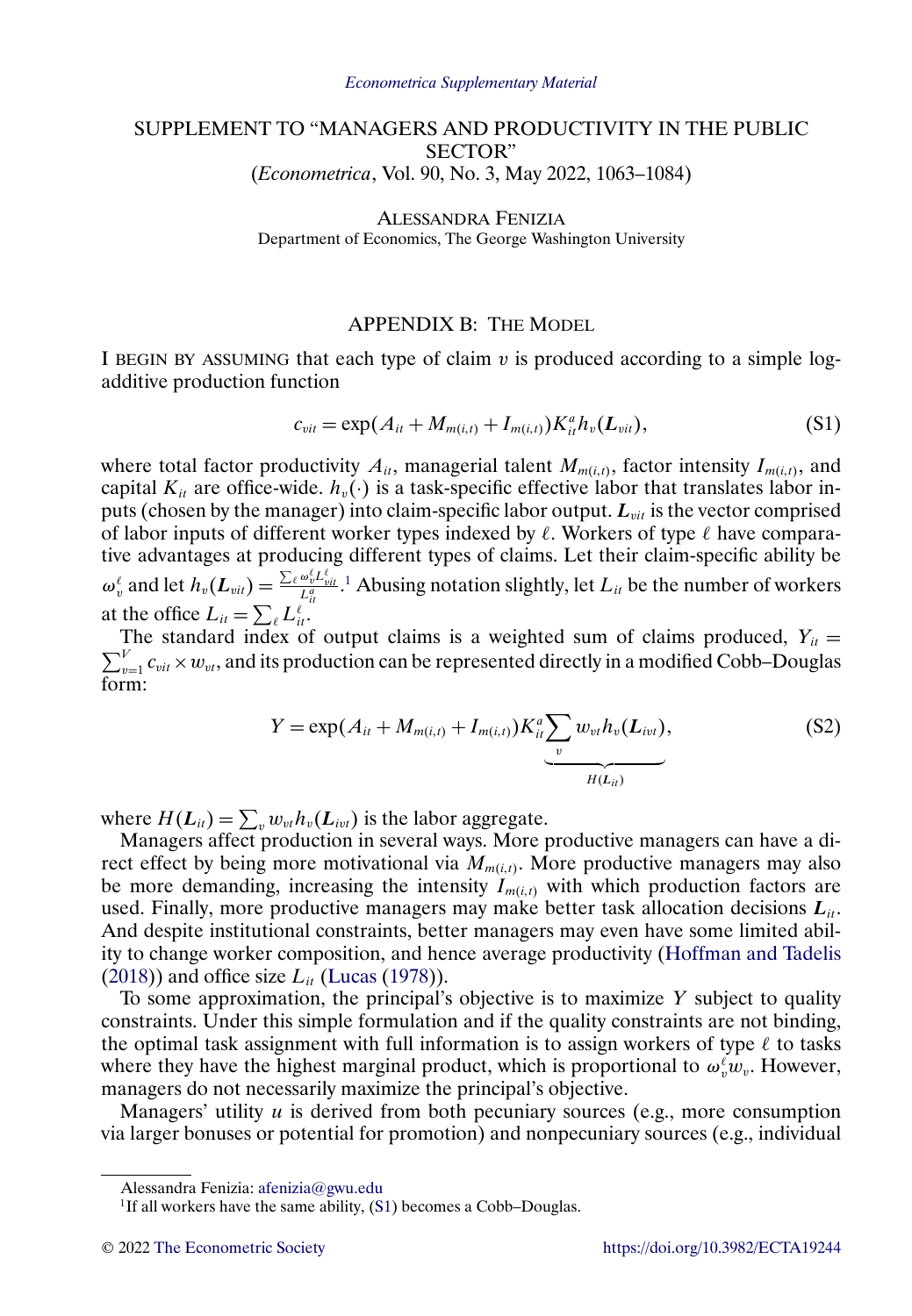<span id="page-1-0"></span>preferences on office performance). For instance, managers may place a higher value on quality or certain tasks,  $\tilde{w}_{vt}$ . Moreover, managers must make choices without full information. Managers can be thought as perceiving workers' abilities  $\tilde{\omega}_v^{\ell}$  (true ability plus noise). Better managers (for instance, those with higher  $M_{m(i,t)}$ ) are better judges of ability and receive a less noisy signal. Managers assign tasks to workers of type  $\ell$  to maximize their marginal utility, proportional to  $\tilde{\omega}_v^{\ell} \tilde{w}_v$ , rather than the marginal product defined by the principal.

This simple formulation highlights two important features of my setting. First,  $w<sub>v</sub>$  is well-defined and salient to managers. Second, managers are incentivized to achieve the principal's objective.

Altogether, a better manager is the sum total of their decisions. This yields observed output

$$
Y_{it}^* = \exp(A_{it} + M_{m(i,t)} + I_{m(i,t)}^*)K_{it}^*H(L^*_{it}),
$$
\n(S3)

where  $(I_{m(i,t)}^*, L_{it}^*) = \arg \max_{I_{m(i,t)}, L_{it}} u(I_{m(i,t)}, L_{it})$ .

The Italian context suggests some simplifying assumptions. All production employees work on the same software, and labor is the main input of production. There are virtually no differences in per-worker physical capital across sites and little scope for manager input. I specify total physical capital as  $K_{it} = k_t \times L_{it}$ , the product between a per-worker capital component  $k_t$  that does not vary across offices, and office size.

I decompose total factor productivity into an office-specific component  $\alpha_i$ , an aggregate shock  $\nu_t$ , an office-specific trend  $\zeta_{it}$ , and a transitory shock  $\epsilon_{it}$ , that is,  $A_{it} = \alpha_i + \nu_t + \zeta_{it} + \zeta_{it}$  $\epsilon_{it}$ . Similarly, the combined effect of the manager's inate "ability" and their choice of office-wide factor intensity is given by the sum of a portable component of managerial talent  $\lambda_{m(i,t)}$  and an office-manager match component  $\eta_{im(i,t)}$ , that is,  $M_{m(i,t)} + I^*_{m(i,t)} =$  $\lambda_{m(i,t)} + \eta_{im(i,t)}$ . Finally, I denote average productivity,  $\mu = \frac{H(L_{it}^*)}{L_{it}}$ .

Substituting and taking logs yields my main estimating equation

$$
\ln P_{it} = \alpha_i + \underbrace{\underbrace{\text{d}\ln k_t + \nu_t}_{\tau_t} + \underbrace{\lambda_{m(i,t)} + \ln \mu_{m(i,t)}}_{\theta_{m(i,t)}} + \underbrace{\eta_{im(i,t)} + \zeta_{it} + \varepsilon_{it}}_{u_{it}},
$$
(S4)

or more compactly,  $\ln P_{it} = \alpha_i + \tau_t + \theta_{m(i,t)} + u_{it}$ .

### APPENDIX C: INCENTIVES

In this section, I provide an overview of the incentive-pay scheme for different classes of INPS workers and I discuss how financial and nonfinancial incentives may induce managers to sort into different office types.

#### *The Incentive-Pay Scheme*

INPS implements an incentive-pay scheme to reward employees' performance. All employees' salary has a fixed component (*retribuzione tabellare*) and a bonus (*retribuzione accessoria*). The fixed component is tied to the job description. The bonus includes performance compensation. Total bonuses are the sum of ordinary and special bonuses, which are determined by the worker's office performance relative to office targets. Performance is measured by aggregating both the productivity and quality indicators to prevent managers from focusing on one dimension at the expense of the other. Production targets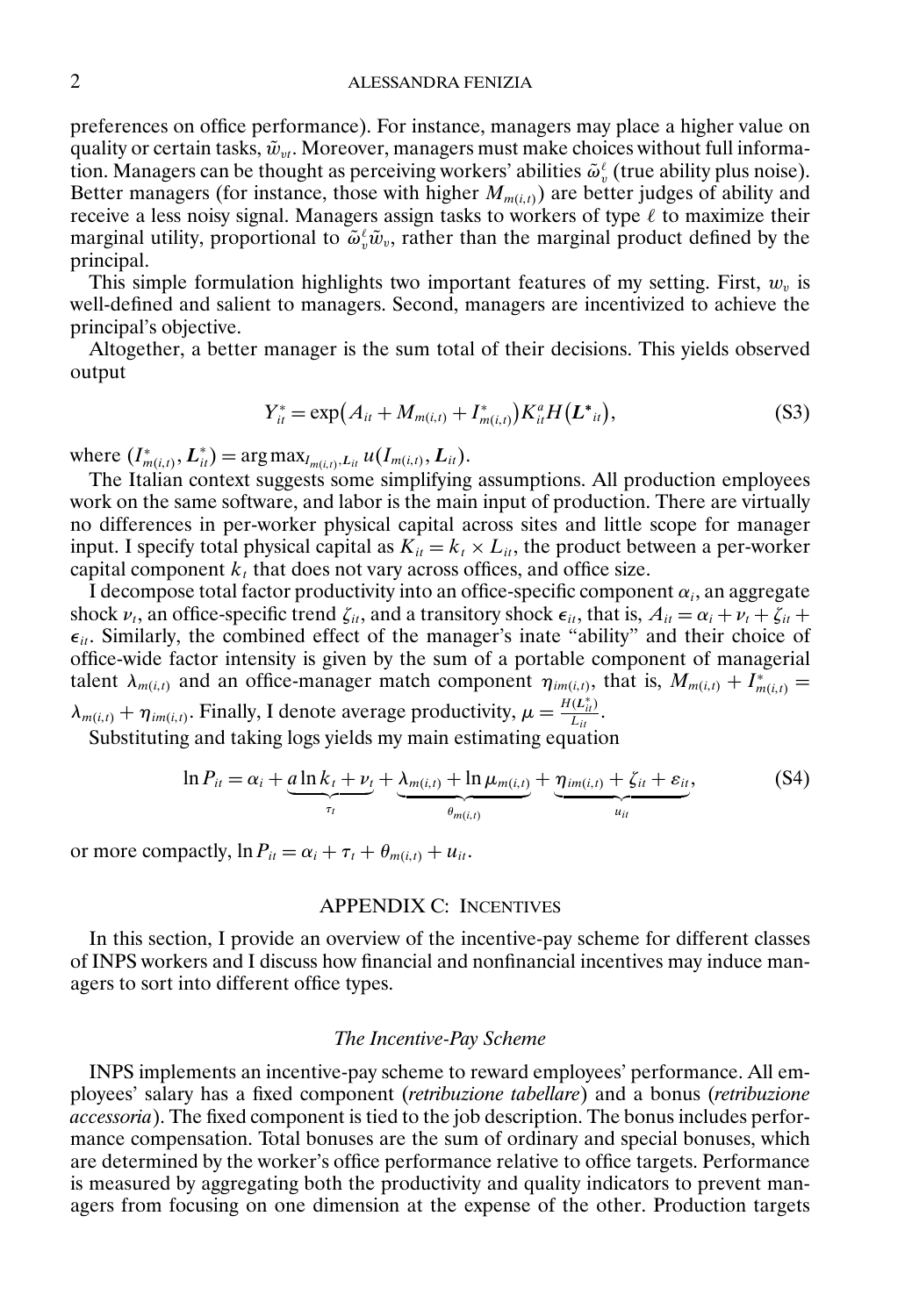are defined as the maximum between the nationwide productivity indicator in the previous year and the previous year office achievement. Refer to Section [F](#page-5-0) of the Online Appendix for a detailed description of the formula used to compute bonuses.

*Ordinary Bonuses.* INPS provides quarterly bonuses to employees on the basis of the year-to-date performance of their office. Bonuses differ between managers and production line workers. Managers' bonuses are a function of the performance of both their office and the broader geographical region to which their office belongs. The geographic component of bonuses is intended to generate shared responsibility for public service provision in the region and ultimately foster cooperation among managers. Bonuses also differ between managers stationed at main offices and those serving in local branches, which I turn to next.

Ordinary bonuses of managers stationed in main offices are a linear function of performance relative to production targets. In particular, 56% of the performance compensation depends on the performance of the office they are in charge of relative to its production target, 14% is based on the performance of the region her site belongs to relative to its production targets, and the remaining 30% is awarded according to performance evaluations by their superiors.

Ordinary bonuses awarded to managers serving in local branches are a step function of office performance relative to its production target. Each manager is bumped up (down) one step if the region where the site is located outperforms (underperformers) its production target.

Ordinary bonuses for workers are an increasing step function of the performance of the region the office is located in relative to its production target. In principle, managers could differentiate bonuses between employees working at the same site, but this does not happen in practice.

*Special Bonuses.* INPS also provides bonuses that directly reward improvements in the quality of the service provided. More specifically, special bonuses are an increasing linear function of the improvement in the office quality indicator relative to its previous year and are awarded to both managers and workers.

## *Incentives and Sorting*

INPS' incentive scheme is designed to not reward managers simply for overseeing an innately productive office. First, performance is measured relative to the office production targets. Second, bonuses are both a function of office performance level and its improvement relative to the previous year. Managers stationed at productive sites may benefit from the permanent component of office productivity, but they also have a much harder time improving the office performance relative to the prior year. Conversely, managers serving in unproductive offices may be negatively impacted by the poor overall performance of the office, but can more easily improve office productivity and quality. All managers with a given job title are paid the same fixed nominal wage, but the cost of living differs substantially across regions. Northern Italy is on average more expensive than the South and small towns are often cheaper than major cities.

Financial incentives are only a subset of the incentives managers face and not necessarily the most important ones. Anecdotally, most managers move to be as close as possible to where their family lives (which typically coincides with their birthplace). Southern offices are in very high demand as  $59\%$  of are born in the South (Table I), but only 38% of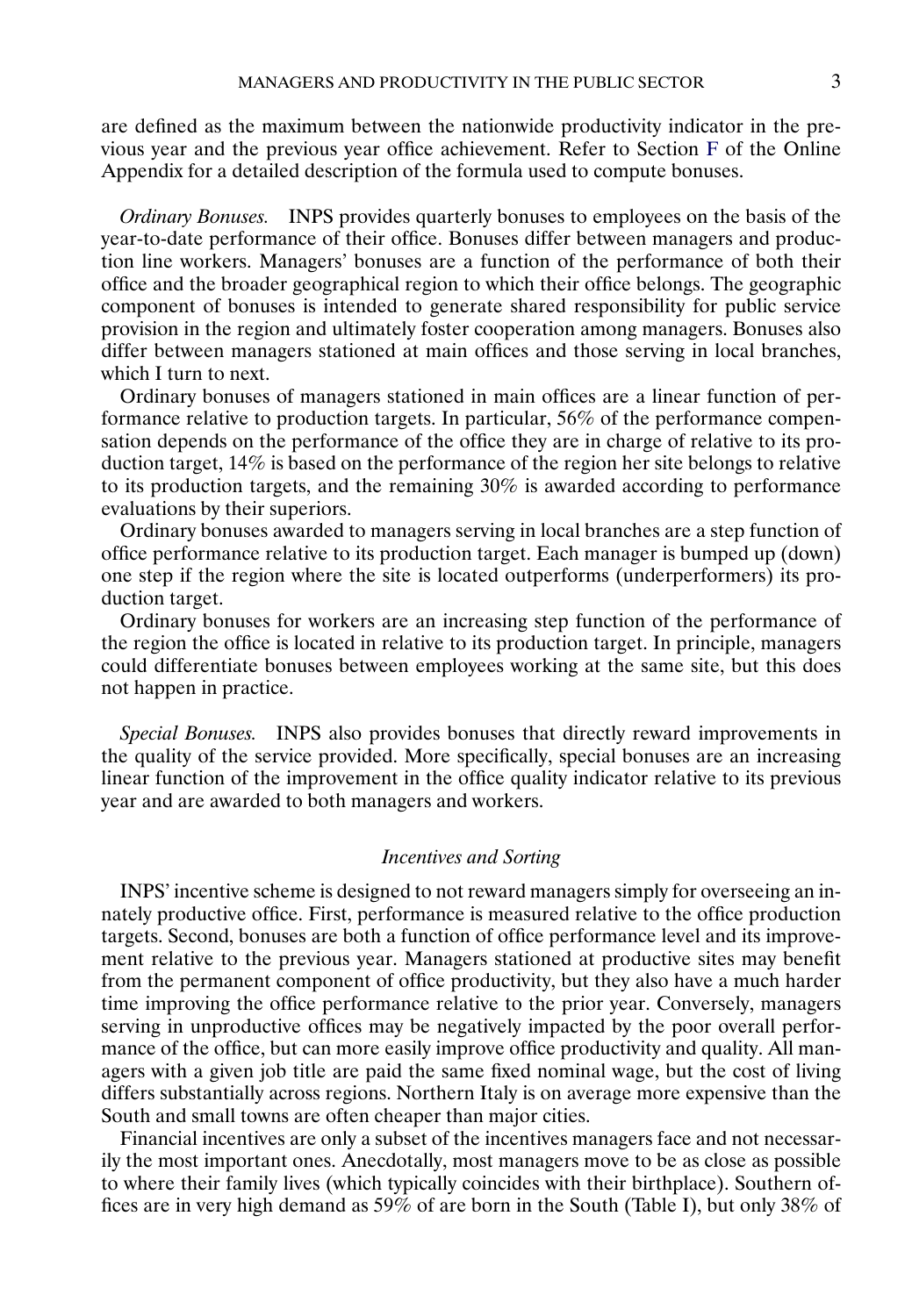<span id="page-3-0"></span>the offices are located in this region. Career concerns are unlikely to play a major role in this context as only a handful of managers are promoted during my sample period and most managers happen to be toward the end of their careers (Bertrand, Burgess, Chawla, and Xu [\(2019\)](#page-7-0)).

Systematic preferences of managers for a particular geographical region or more or less productive offices do not represent a threat to my empirical strategy, an argument I lay out more formally in Section 4.1. One may also worry that, as the bonus is a function of the previous year achievements, this might generate cycles of high and low effort. However, this is not consistent with the evidence presented in Section 5.2 showing that the productivity gains are mostly driven by changes in the number of workers assigned to the office as opposed to changes in office output. Finally, one might be concerned that managers may sort to offices based on where they expect to receive the highest bonuses; this is akin to sorting based on comparative advantage. I test for this type of sorting in Section 4.3 and I find no evidence of sorting on comparative advantage.

#### APPENDIX D: DETAILS ON INSTITUTIONAL BACKGROUND

In this section, I provide additional details on the institutional background. More specifically, I discuss how INPS equalizes workloads across offices and how the quality index and weights are constructed.

*Equalizing Workloads Across Offices*. INPS optimizes its resource allocation to meet a demand that has a strong seasonal component and often exhibits idiosyncratic shocks. Given the many constraints related to hiring and firing bureaucrats, the Social Security Agency can either reallocate employees or workloads across sites. While reassigning workers to offices seems an appealing strategy, in practice, this is often not feasible. Workers cannot be forced to move from one site to another against their will and those who choose to move are relatively few as documented in Table II. To equalize workloads across offices and use resources effectively, INPS encourages managers to trade claims. Managers facing low demand are instructed to contact managers in high-demand offices and ask to be transferred a share of their claims. If the two managers agree on the trade, claims are transferred electronically and they count toward the production of the office that processes them. As INPS encourages trades across sites and the pay-for-performance scheme incentivizes managers to transfer claims from low- to high-demand offices, trades are anecdotally very common.

*Quality Index*. The quality index is measured as a weighted average of two components: the fraction of claims processed within the first 30 days (timeliness), and the fraction of claims that has to be processed twice because of an error in initial processing (error rate). The error rate includes all corrections that have been made to a claim after the transaction was closed for the first time. Errors are discovered in one of the following circumstances: First, when an employee realizes they made a mistake and they amend it; second, during one of the random audits (INPS audits 5% of the production of each office twice per year); third, if managers spot mistakes when reviewing or supervising their employees' work. Fourth, errors can be found when denied beneficiaries file an appeal. Anecdotally, the vast majority of errors are found during the audits and most of them are procedural (i.e., the employee did not follow the correct procedure) as opposed to substantial (i.e., the final decision to reject/accept a claim was wrong). My data does not contain the two subcomponents of the quality index (timeliness and error rate), direct information on the audits, the number of mistakes, and the number of appeals filed. Therefore, I cannot analyze these components separately.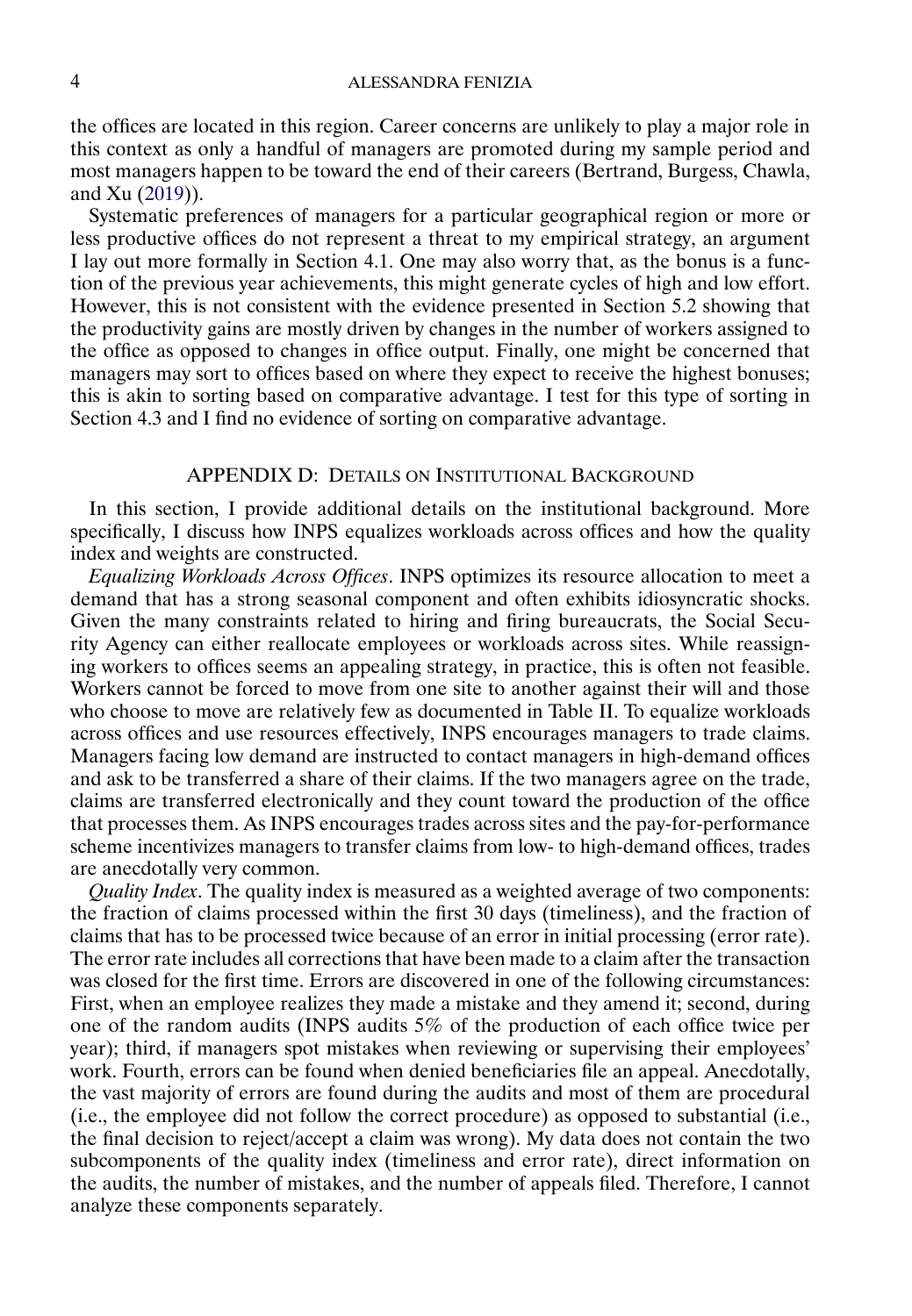*Weights*. The claim categories are very fine—there are more than 1000 types—and each category is assigned a weight representing how much time *should* take to process that specific claim type. For example, processing the paperwork associated with overdue pension benefits should take on average six minutes while evaluating a mortgage (i.e., *mutuo ipotecario*) should take on average four hours. As described in Section 3, the weights are used to aggregate the number of claims of different types processed by each office into a single output measure. Importantly, INPS complexity-adjustment formula uses *objective* weights as opposed to subjective scores. As part of the INPS quality control department, there is a team devoted to measuring weights and keeping them up to date. To construct the weight for product v, this team selects an excellent, an average, and a mediocre office and picks a representative sample of product- $v$  claims from each office. Then the team visits each site and records the amount of time each employee took to process each claim. At the end of this process, the weight is constructed by averaging all measurements across employees and offices. The same set of weights applies to all offices at a given time. Weights are adjusted if there is a technological improvement and the time required to process a specific claim shortens, or when the paperwork associated with a claim changes. INPS also puts in place a series of checks to ensure that the weights are measured accurately. For example, the INPS quality control team tracks backlog by product. If the backlog for a given product increases substantially across multiple offices, INPS reassess the weight assigned to that product. Importantly in this setting, the weights reflect an *objective* measurement of complexity and do not represent the subjective beliefs of either INPS, an external auditor, or the researcher.

## APPENDIX E: EXCLUDING THE FRONT OFFICE

Front offices are holdovers from a time when people applied for benefits in person. These days beneficiaries either apply online or through tax consultants. They can learn about application procedures and eligibility criteria on the INPS website and can check the status of their application through the online portal. As such, front office operations are quite limited. Front offices provide information that can be found on the INPS website to beneficiaries who are non-technologically savvy. For example, a potential beneficiary may walk into the front office to learn whether she is eligible for disability insurance and what documents she should include in her application. Alternatively, a citizen may have applied for a pension and may want to inquire about the status of her application.

Measuring productivity in any customer-facing setting is challenging. In contrast with the other elements of the productivity indices, INPS measures front office output using the inputs—the time employees spend on front office duties. Thus, the measure bluntly captures the value of staffing the office without adjusting for the number of customers served or the complexity of their demands.

One may be concerned that because employees may sit idle in periods of low demand, my productivity measures may not be purely capturing output. Nonetheless, the difficulty of measuring front office productivity does not affect my estimates of manager productivity. First, front-office services depend on the demographic composition of the catchment area and macroeconomic shocks and they are unlikely to be correlated with manager effectiveness. Second, I construct an alternative measure of office productivity ( $\ln P_{it}^c$ ) that does not include front-office output and I estimate (6) using this alternative measure. The pattern of results is unchanged (Figure [E.I\)](#page-5-0). As an additional robustness check, I reestimate (1) using  $\ln P_{it}^c$  as my dependent variable, and I correlate manager fixed effects obtained from this model with those from (1). The correlation coefficient is 92%. Overall, I conclude that changes in front office operations are not driving my results.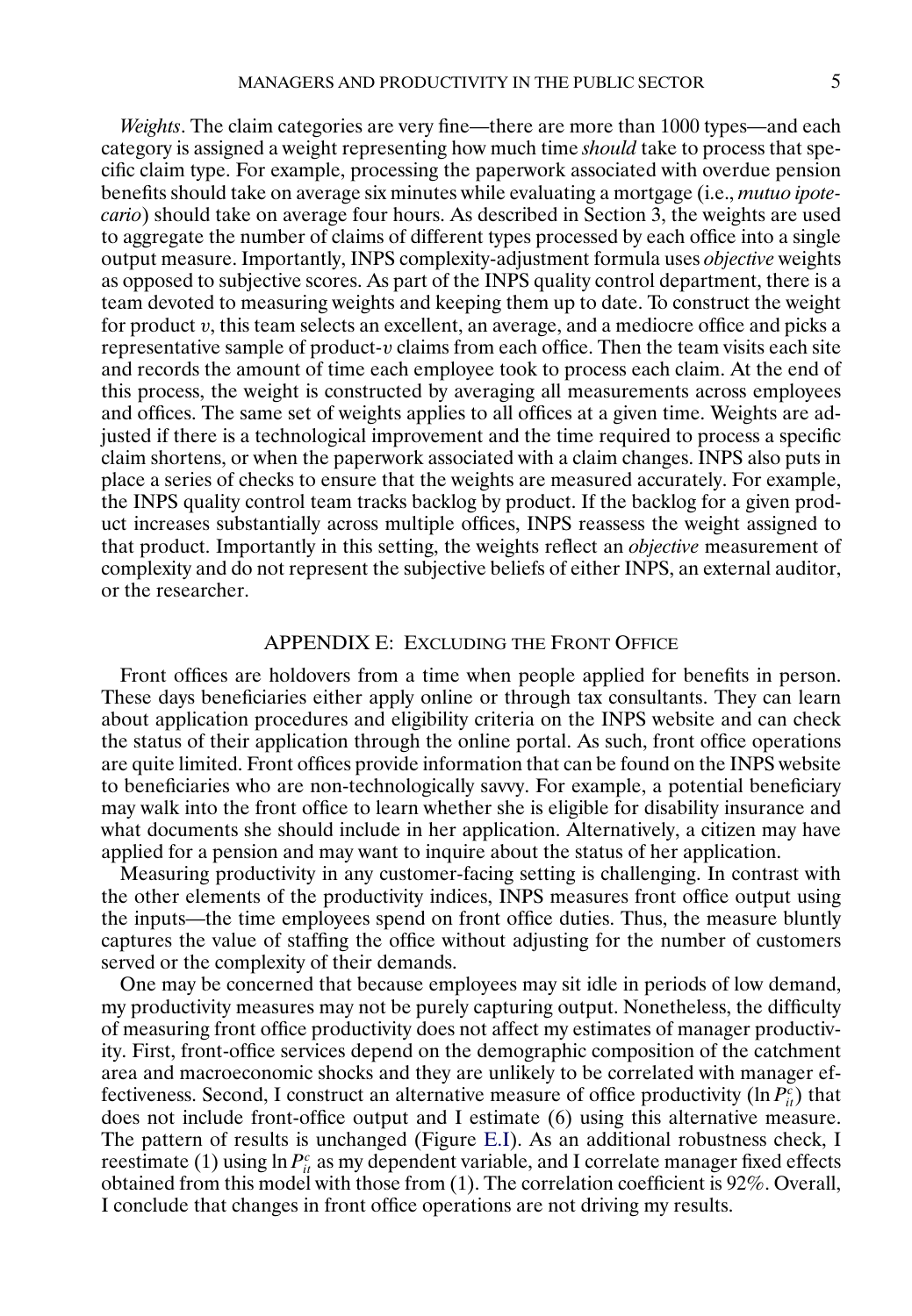<span id="page-5-0"></span>

FIGURE E.I.—Robustness to the Exclusion of Front Office Output. *Note*: This figure mirrors Figures 3(a) and reports the reduced-form effects of managerial talent on office productivity measured without front office output. It reports the regression coefficients and the associated 95% bootstrapped confidence intervals for the linear specification, that is,  $\hat{\pi}_1^k$  from (6). The coefficient at  $k = -1$  is normalized to zero. The x-axis indexes event time.

# APPENDIX F: THE BONUS FORMULA

In this section, I document in detail the formula that INPS uses to compute managers' bonuses and discuss how changes in office performance translate into bonuses. Because each office has one manager, I omit both manager  $j$  and time  $t$  subscripts for simplicity. Let  $k(i) \in \{M, L\}$  index whether manager i is in a main office or a local branch. Let  $\sigma \in \{o, s\}$  index whether a bonus is ordinary or special  $w_i^{\sigma}$ . Each category of bonus has a budget  $B_k^{\sigma}$ .

As mentioned in Online Appendix [C,](#page-1-0) total bonuses are the sum of ordinary bonuses  $w_i^o$ and special bonuses  $w_i^s$ . The bonus formulas adjust equally apportionment of the budgets by the performance relative to average managers of the same type of branch

$$
w_i^{\sigma} = \frac{a_i^{\sigma}}{\sum_{i':k(i')=k(i)} a_{i'}^{\sigma}/N_k} \frac{B_k^{\sigma}}{N_k}
$$

Each type of branch  $k(i)$  has a total number of managers  $N_k$  and each category of bonus  $\sigma$  has a separate measure of performance  $a_i$ , which I lay out below.

#### *Ordinary Bonuses.*

*Main Offices*  $(k(i) = M)$ *.* For the ordinary bonuses of managers at main offices, performance is a weighted average of three piecewise linear components

$$
a_i^o = 0.56f(x_{1i}) + 0.14f(x_{2, r(i)}) + 0.3x_{3i},
$$

where:

- 1.  $x_{1i} = \frac{P_i}{\tilde{\tau}_i}$  is office productivity  $P_i$  relative to an office target  $\tilde{\tau}_i$ .  $\tilde{\tau}_i$  is defined as the maximum between the nationwide productivity indicator in the previous year and the previous year office achievement
- 2.  $x_{2,r(i)} = \frac{P_r}{\tilde{\tau}_r}$  is regional productivity  $P_r = \sum_{i:r(i)=r} \frac{FTE_i}{\sum_{i:r(i)=r} I}$  $\frac{FIE_i}{\mu r(i)=r}$   $FTE_i$  relative to a regional target  $\tilde{\tau}_r$ .  $\tilde{\tau}_r$  is defined as the maximum between the nationwide productivity indicator in the previous year and the previous year region achievement
- 3.  $x_{3i}$  are individual performance reviews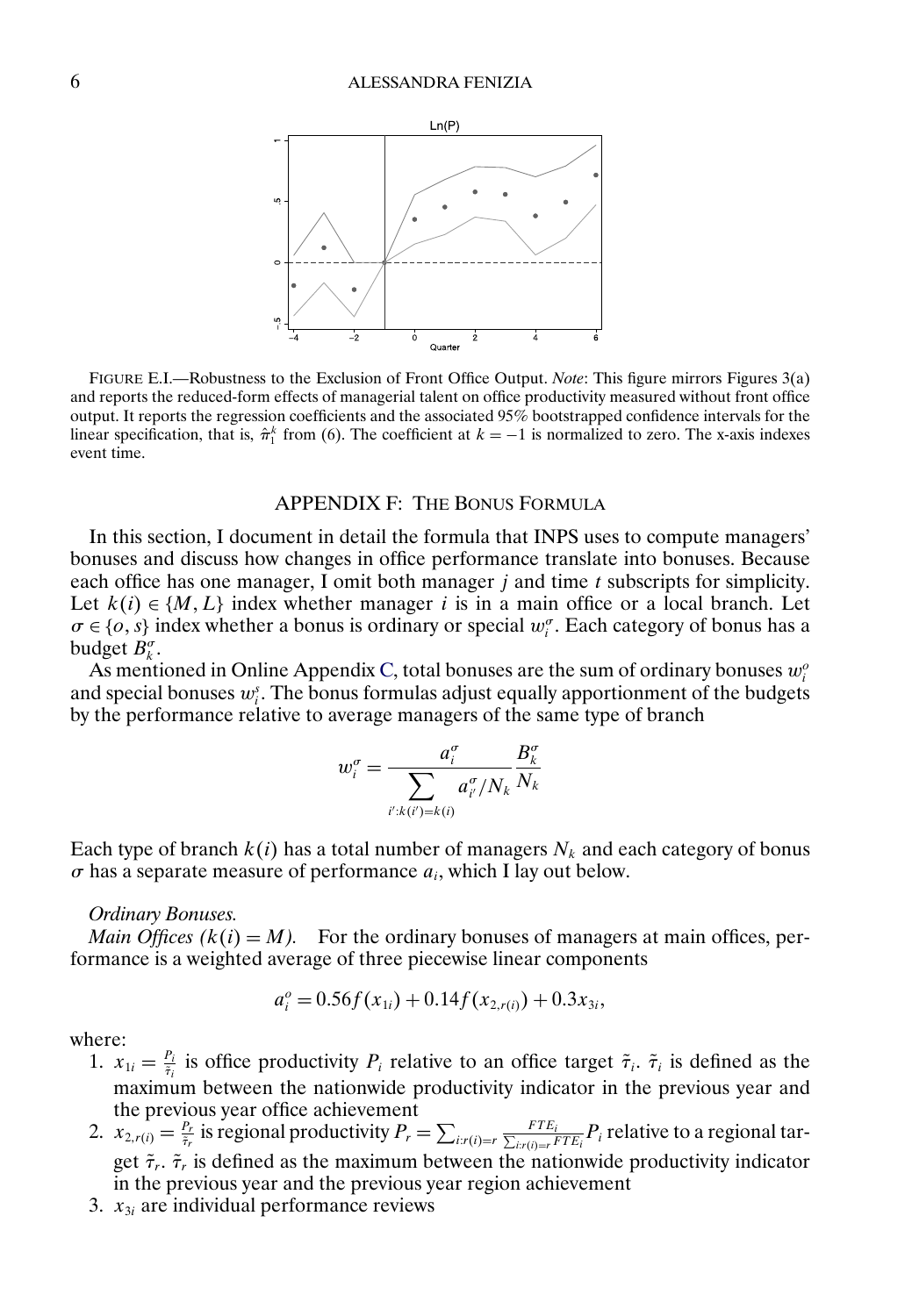$$
f(x) = \begin{cases} 0, & x \le 70, \\ x - 10, & x \in (70, 100], \\ 2x - 109, & x \in (100, 109], \\ 110, & x \ge 110, \end{cases}
$$

a piecewise linear function of the component.

*Local Branches (k(i)* = L). For the ordinary bonuses of managers in local branches, performance is a function of

- 1.  $x_{1i} = \frac{P_i}{\tilde{\tau}_i}$  is office productivity relative to an office target  $\tilde{\tau}_i$ , where  $\tilde{\tau}_i$  is defined as above
- 2.  $x_{2,r(i)} = \frac{P_r}{\tilde{\tau}_r}$  is regional productivity  $P_r$  relative to a regional target  $\tilde{\tau}_r$ , where  $P_r$  and  $\tilde{\tau}_r$ are defined as above

The function is easily described by a grid:

| $a_i^o(x_{1i}, x_{2r(i)})$ , $k(i) = L$ | $x_{2r(i)} < 100$ | $x_{2r(i)} \ge 100$ |
|-----------------------------------------|-------------------|---------------------|
| $x_{1i} \le 95$                         | 90                | 95                  |
| $x_{1i} \in (95, 100)$                  | 95                | 100                 |
| $x_{1i} \ge 100$                        | 100               | 110                 |

*Special Bonuses.* For special bonuses, managers in both main offices M and local branches L are evaluated according to the same performance formula. However, instead of being rewarded based on productivity, they are rewarded based on quality where  $x_{4i} = \frac{quality_i}{\tilde{\tau}_i^Q}$ . Performance for special bonuses is defined as

$$
a_i^L(x_{4i}) = \begin{cases} 80, & x < 90, \\ x_{4i}, & x \in [90, 100], \\ 100, & x > 100. \end{cases}
$$

The quality targets are based on quality from December of the previous year *quality*<sub>i,t−1</sub>:

$$
\tilde{\tau}_{i}^{Q}(quality_{i,t-1}) = \begin{cases}\n0.9\overline{quality}_{t-1}, & \text{quality}_{i,t-1} < 90, \\
\overline{quality}_{t-1}, & \text{quality}_{i,t-1} \in [90, 100], \\
\text{quality}_{i,t-1}, & \text{quality}_{i,t-1} > 100,\n\end{cases}
$$

where  $\overline{quality}_{t-1}$  is the national quality indicator in the previous year.

*Discussion.* As discussed in Online Appendix [C,](#page-1-0) managers' bonuses are an increasing function of the office performance both in terms of productivity and quality of the service provided. The pay-for-performance system is designed to improve office performance by incentivizing managers of high-performing offices to keep high standards and induce managers of low-performing sites to catch up to the performance of the average office. I cannot decompose the variance in bonuses into separate productivity variances, quality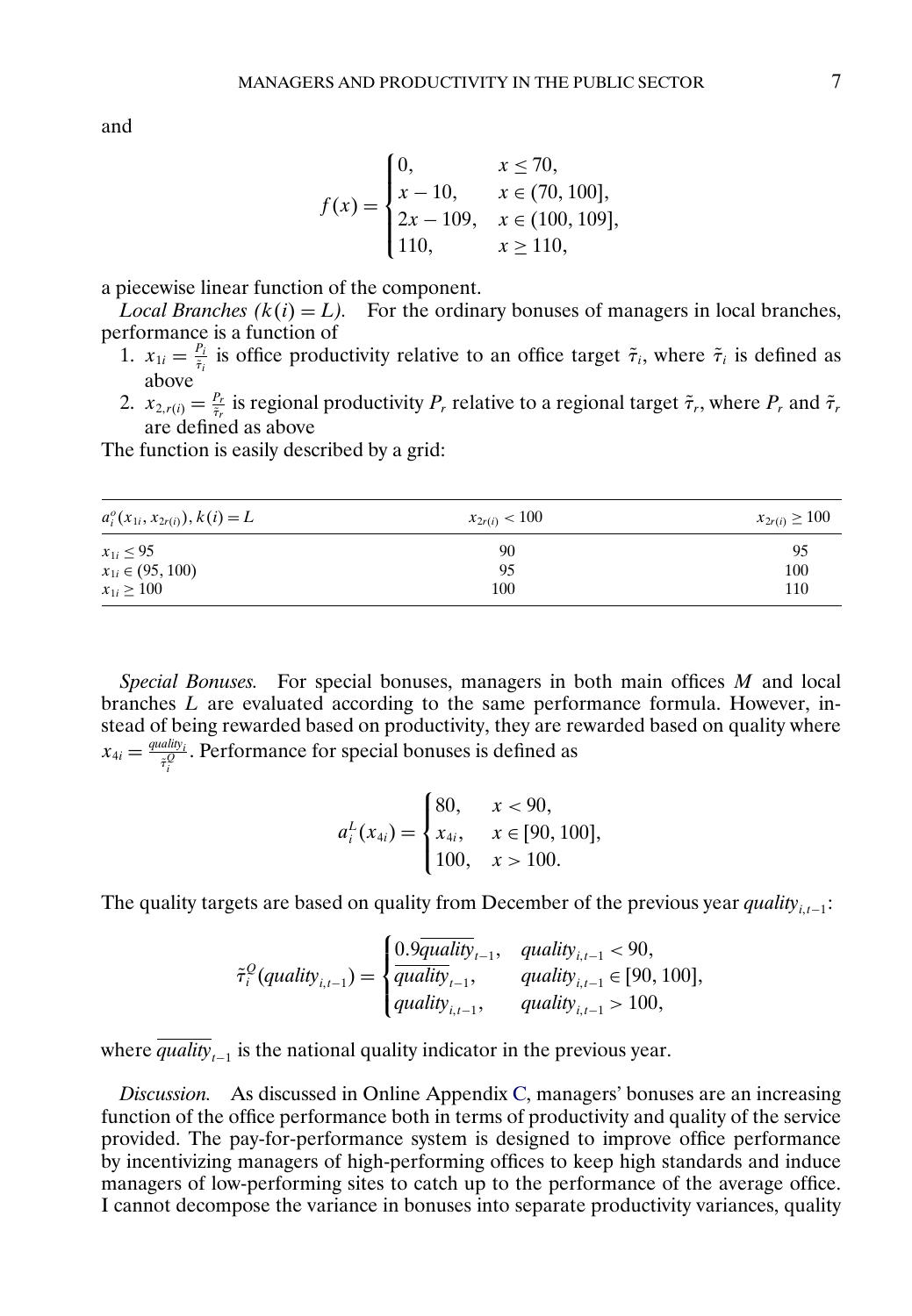## <span id="page-7-0"></span>8 ALESSANDRA FENIZIA

of service variances, and the covariance between the two because I, unfortunately, do not have earnings data.

I also cannot recover the distribution of elasticities of effort to bonuses because I do not have data on managers' effort. One may also be concerned that if the budget devoted to ordinary bonuses is significantly larger than the one devoted to special bonuses, managers may have an incentive to focus their effort on productivity at the expense of quality. This is not consistent with the evidence presented in Table IX that shows no trade-off between productivity and quality of the service provided.

## APPENDIX G: ADDITIONAL TABLES

| k       | (1)<br>Abs. Rate | (2)<br>A(Training) | (3)<br>A(Overtime) | (4)<br>Ln(Hours) | (5)<br>Ln(Wage Bill 30%) |
|---------|------------------|--------------------|--------------------|------------------|--------------------------|
| -4      | $-0.014$         | 0.180              | 0.031              | 0.000            | $-0.001$                 |
|         | (0.022)          | (0.125)            | (0.081)            | (0.067)          | (0.068)                  |
| $-3$    | $-0.023$         | 0.134              | 0.061              | 0.016            | 0.015                    |
|         | (0.016)          | (0.130)            | (0.069)            | (0.059)          | (0.059)                  |
| $-2$    | $-0.033$         | 0.077              | 0.152              | 0.064            | 0.063                    |
|         | (0.016)          | (0.091)            | (0.082)            | (0.046)          | (0.046)                  |
| 0       | $-0.016$         | 0.004              | $-0.009$           | $-0.198$         | $-0.199$                 |
|         | (0.020)          | (0.108)            | (0.082)            | (0.100)          | (0.103)                  |
| 1       | $-0.007$         | $-0.069$           | $-0.082$           | $-0.195$         | $-0.194$                 |
|         | (0.016)          | (0.123)            | (0.089)            | (0.075)          | (0.075)                  |
| 2       | $-0.046$         | $-0.308$           | 0.003              | $-0.208$         | $-0.207$                 |
|         | (0.019)          | (0.142)            | (0.087)            | (0.082)          | (0.082)                  |
| 3       | $-0.057$         | $-0.376$           | $-0.024$           | $-0.172$         | $-0.173$                 |
|         | (0.020)          | (0.140)            | (0.070)            | (0.092)          | (0.091)                  |
| 4       | $-0.074$         | $-0.133$           | 0.113              | $-0.161$         | $-0.161$                 |
|         | (0.024)          | (0.133)            | (0.083)            | (0.103)          | (0.102)                  |
| 5       | $-0.037$         | $-0.030$           | $-0.003$           | $-0.330$         | $-0.331$                 |
|         | (0.020)          | (0.138)            | (0.079)            | (0.101)          | (0.100)                  |
| 6       | $-0.045$         | $-0.093$           | $-0.017$           | $-0.421$         | $-0.446$                 |
|         | (0.026)          | (0.135)            | (0.091)            | (0.115)          | (0.126)                  |
| Ν       | 318              | 318                | 318                | 318              | 318                      |
| Time FE | Yes              | Yes                | Yes                | Yes              | Yes                      |
|         |                  |                    |                    |                  |                          |

ESTIMATED EFFECTS OF CHANGES IN MANAGERIAL TALENT ON TIME ALLOCATION.

*Note*: This table reports the reduced-form impacts of managerial talent on the office-time allocation. More specifically, it reports the coefficients  $\pi_1^k$  obtained estimating (6) on the balanced-analysis sample. N represents the number of office-quarter observations. The dependent variable,  $y_{it}$ , is reported at the top of each column and  $A(\cdot)$  is short for asinh. The wage bill is constructed as wage bill<sub>it</sub> = 1 × hours<sub>it</sub> + 1.3 × overtime<sub>it</sub>. All models include time fixed effects, main effects, and two-way interactions between a dummy for Center-North, a dummy for main offices, a set of dummies for quartiles of baseline productivity, as well as time effects interacted with the dummy for Center-North. k indexes event time. Each coefficient is obtained from a separate regression. Bootstrapped standard errors are reported in parentheses.

#### **[REFERENCES](http://www.e-publications.org/srv/ecta/linkserver/setprefs?rfe_id=urn:sici%2F0012-9682%282022%2990%3A3%2B%3C1%3ASTMAPI%3E2.0.CO%3B2-1)**

[BERTRAND, MARIANNE, ROBIN](http://www.e-publications.org/srv/ecta/linkserver/openurl?rft_dat=bib:1/Bertrandetal2017&rfe_id=urn:sici%2F0012-9682%282022%2990%3A3%2B%3C1%3ASTMAPI%3E2.0.CO%3B2-1) BURGESS, ARUNISH CHAWLA, AND GUO XU (2019): "The Glittering Prizes: [Career Incentives and Bureaucrat Performance,"](http://www.e-publications.org/srv/ecta/linkserver/openurl?rft_dat=bib:1/Bertrandetal2017&rfe_id=urn:sici%2F0012-9682%282022%2990%3A3%2B%3C1%3ASTMAPI%3E2.0.CO%3B2-1) *The Review of Economic Studies*, 87 (2), 626–655. [\[4\]](#page-3-0)